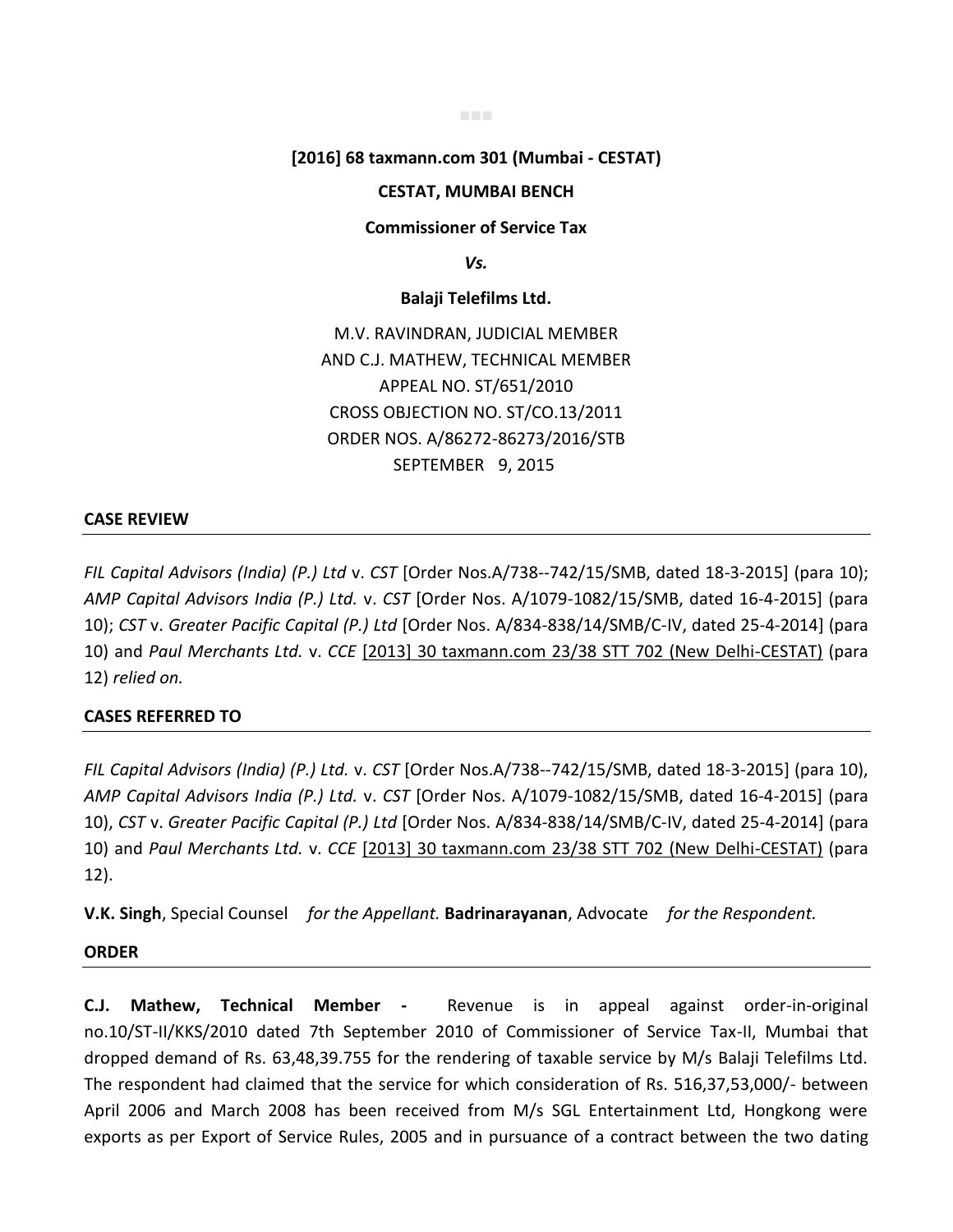back to April 2006.

**2.** Under the said contract, the assessee produced television programmes which were, admittedly, to be uplinked by the Hong Kong entity for the benefit of viewers. The case of Revenue was that the production of these programmes were taxable under Finance Act, 1994 since 2004 under section 65(105)(zzu), i.e.,

"(zzu) to any person, by a programme producer, in relation to a programme' with section 65(86b) defining a programme producer as

(86b) 'programme producer' means any person who produces a programme on behalf of another person and programme being

(86a) 'programme' means any audio or visual matter, live or recorded which is intended to be disseminated by transmission of electro-magnetic waves through space or through cables intended to be received by the general public either directly or indirectly through the medium of relay stations"

**3.** There is no dispute that M/s Balaji Telefilms Ltd produces programmes which is a taxable service under section 65(105)(zzu) of Finance Act, 1994. There is also no dispute that M/s SGL Entertainment Ltd. has contracted with the respondent for production of programmes with intent for further distribution. Proceedings were initiated on 15th June 2009 to recover the tax liability that had allegedly not been discharged by the assessee who claimed that the consideration received from M/s SGL Entertainment Ltd. was not taxable being realisations arising from export of 'programme production service.' Revenue contends that these were not exports because these transactions did not lie within the ambit of Export of Service Rules, 2005 by failure to comply with conditions stipulated in the said Rules.

**4.** Rule 3 (2) of the said Rules underwent a change with effect from 1st March 2007 by substituting

"(2) The provision of any taxable service specified in sub-rule (1) shall be treated as export of service when the following conditions are satisfied, namely:-

- (*a*) such service is delivered outside India and used outside India; and
- (*b*) payment for such service provided outside India is received by the service provider in convertible foreign exchange.

with

(2) The provision of any taxable service specified in sub-rule (1) shall be treated as export of service when the following conditions are satisfied, namely:-

- (*a*) such service is provided from India and used outside India; and
- (*b*) payment for such service provided outside India is received by the service provider in convertible foreign exchange."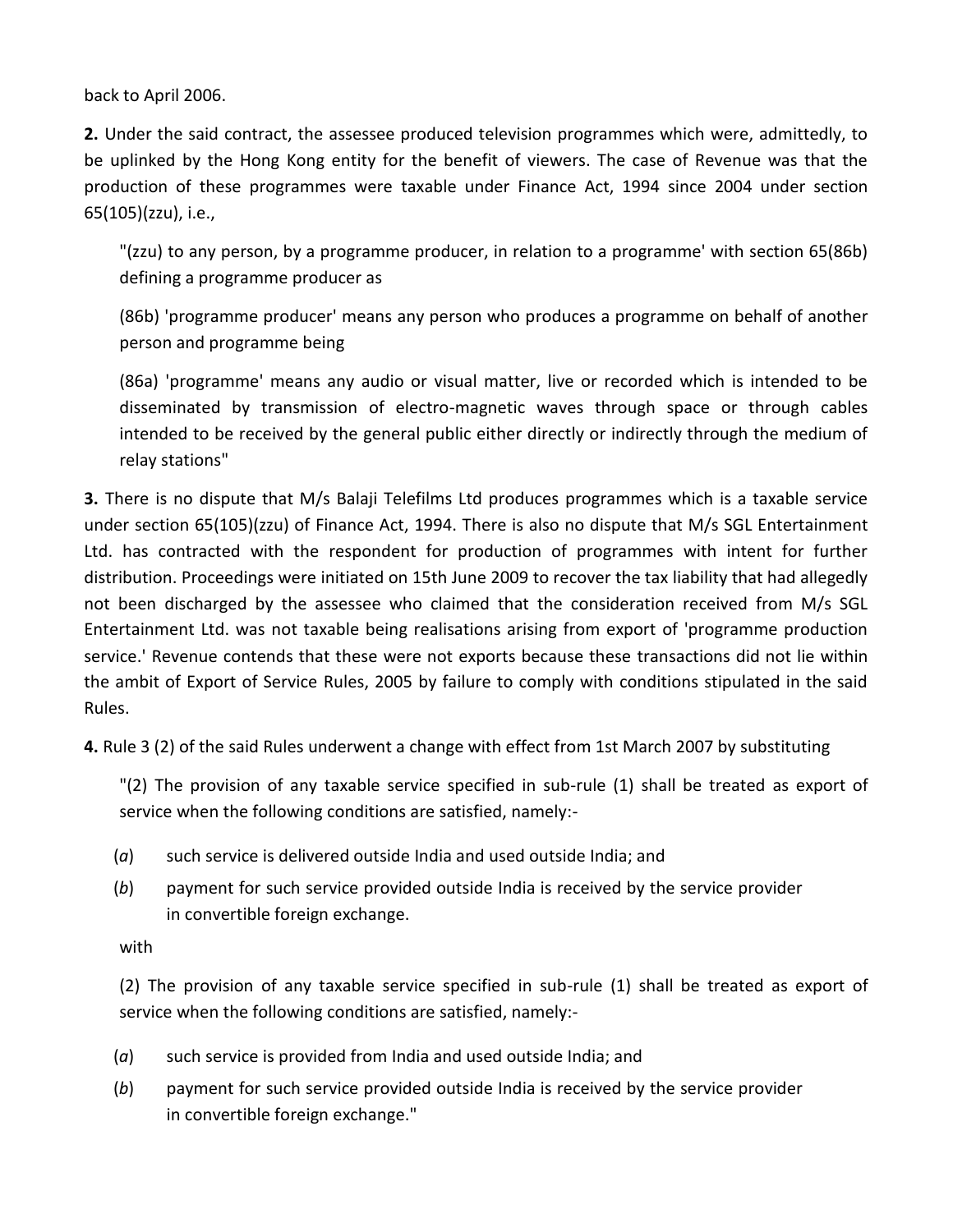**5.** According to Revenue, the usage condition and currency condition, both common to the pre-amendment and post-amendment provisions, had not been satisfied in the transaction between M/s Balaji Telefilms Ltd and M/s SGL Entertainment Ltd because the programmes were in Hindi with intent to be distributed to viewers in India through channels in India and the contract designated the currency of payment in Indian Rupees.

**6.** In the impugned order, it was held that the appellant provides 'programme production service' to M/s SGL Entertainment Ltd while the uplinking from Hong Kong by M/s SGL Entertainment Ltd. for beaming to the distributors in India was in the course of rendering 'broadcasting service' taxable under section 65(105)(zk) of Finance Act, 1994; that the service rendered by the assessee being different from the service rendered by the overseas entity, it was held that the inference in the show cause notice that the destination of the service exported from India was ultimately to be India is not acceptable. Relying on the 'master circulars' of the Reserve Bank of India and paragraph 2.40 of the Foreign Trade Policy, the adjudicating authority also held that the consideration had been received in freely convertible currency. Revenue, aggrieved by the dropping of proceedings, is in appeal before us having reviewed the impugned order in exercise of powers under section 86(2) of Finance Act, 1994.

**7.** According to the appeal of Revenue, the adjudicating authority is in error and failed to appreciate that the programmes that were exported to Hongkong were beamed backed to India. This, in our considered opinion, is a fallacy that Revenue authorities, steeped as they are in the legacy of tax on 'visibles', are susceptible to. The reviewing authority appears to have ignored the fundamental aspect that the proceedings were initiated under Finance Act, 1994 and that the tax was sought to be levied on taxable services and any adjudication thereon shall necessarily be circumscribed by such. The findings cannot go beyond the services that are taxable under section 65(105) to focus on the manifest form of the service for determination of the usage. Prima facie, we do not find any merit in this line of appeal. We, however, do not fail to consider this in detail.

**8.** Learned Authorized Representative, while admitting that the transaction of the respondent that is sought to be taxed is undoubtedly with an overseas entity and hence likely to be deemed as export in 'colloquial' terms, argues that privilege of escapement from tax under Rule 4 of Export of Service Rules, 2004 is predicated solely upon fulfilment of the conditions in Rule 3(2) of the said Rules. Attention was drawn to the enunciation in 'Principles of Statutory Interpretation'[GP Singh, Thirteenth Edition p831]

'But equitable considerations are not relevant in construing a taxing statute and, similarly logic or reason cannot be of much avail in interpreting a taxing statute. It is well settled that in the field of taxation, hardship or equity has no role to play in determining eligibility to tax and it is for the legislature to determine the same'

**9.** It would appear that the learned Authorized Representative canvasses the view that every seeming export cannot be deemed to be one unless the words of the statute expressly accords it that status. Having noted that, it would also appear that the learned Authorized Representative may, unintentionally, no doubt, have described the review proceedings which does not appear, prima facie, to find sustenance; except for the reference to the use to which the programme is put by the overseas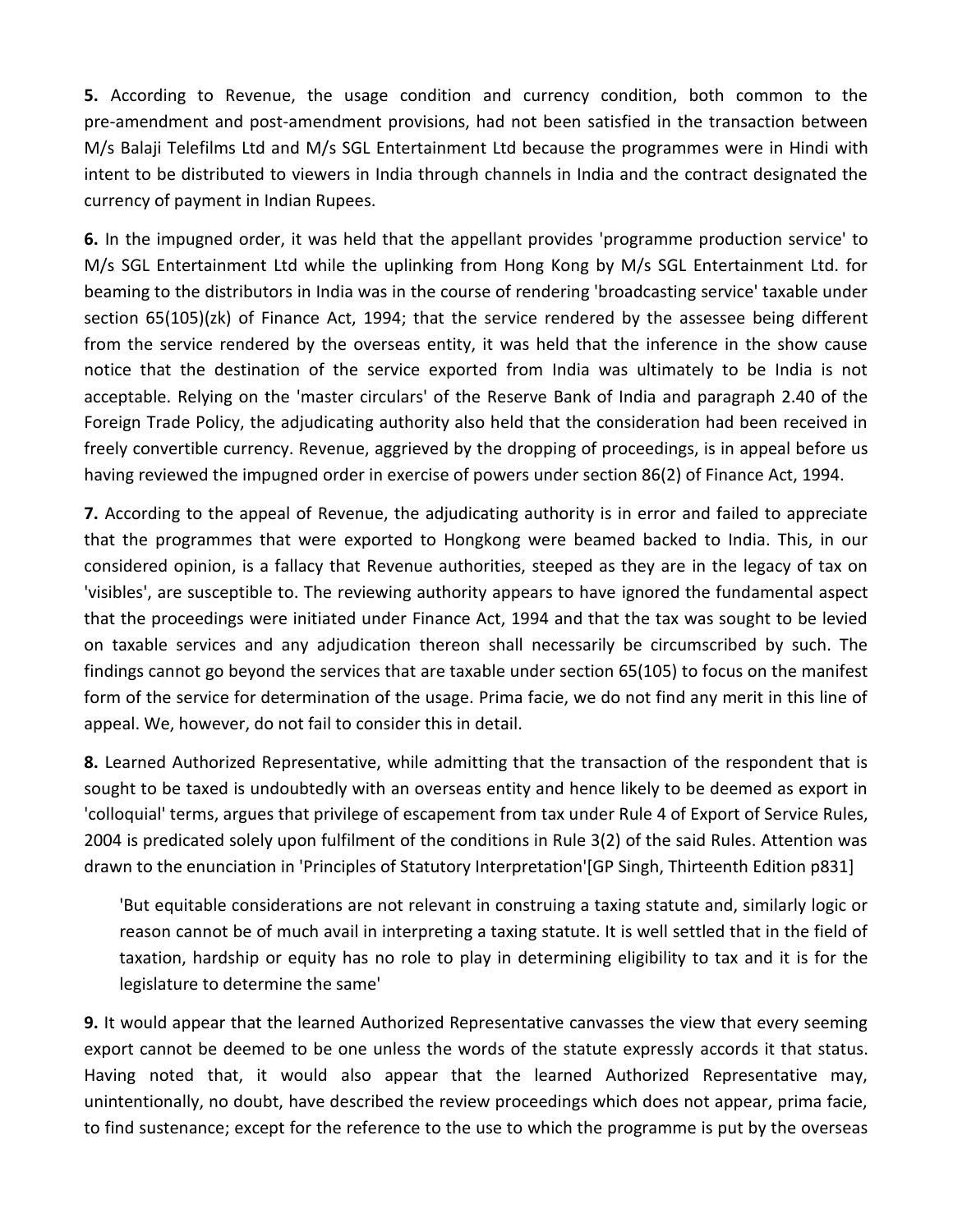entity, the review proceeding mirrors the show cause notice which had been considered at length and rejected in the impugned order. No substantive counter to the findings of the original authority have been adduced in the grounds of appeal. Mere reiteration of the show cause notice is what we notice; notwithstanding which, we consider the grounds of appeal in the hope that judicial determination will forestall a recurrence of such disputes.

**10.** This Tribunal has, in a number of decisions, examined the scope of Export of Service Rules, 2005; most, no doubt, in the context of eligibility for refund of CENVAT credit taken or tax paid on 'input services' utilized by exporters. These decisions have examined the condition of delivery/provision and, more particularly, the usage to which the output service has been put by the recipient of the service. Hence, their relevance to resolution of the dispute before us. Learned Counsel cites *FIL Capital Advisors (India) (P.) Ltd.* v. *CST* [Order Nos.A/738--742/15/SMB, dated 18-3-2015], *AMP Capital Advisors India (P.) Ltd.* v. *CST* [Order Nos. A/1079-1082/15/SMB, dated 16-4-2015] and *CST* v. *Greater Pacific Capital (P.) Ltd* [Order Nos. A/834-838/14/SMB/C-IV, dated 25-4-2014]. In these cases, tax was demanded on consultancy services rendered to overseas entities because Revenue was convinced that the overseas entities have then utilized that resource for investment participation in India and, therefore, did not lie within the ambit of 'used outside India.' The Tribunal has disabused this notion by holding that the terms of the agreement requiring delivery of outcomes to the overseas entity and receipt of consideration from the overseas entity was sufficient to conclude that the services had been delivered outside India.

**11.** At this stage, we would like to refer to our observation supra that the reviewing authorities had, inappropriately, placed emphasis on the usage by the recipients of the programmes produced by the appellants. We find that the activity that is liable to tax must be one which is specifically listed in section 65 (105) of Finance Act, 1994 and which, with reference to the business of the appellant is described in sub-clause (zzu). The appellant is a 'programme producer' within the meaning of section 65 (86b) and contracted with the overseas entity in that capacity. 'Programme' has been defined in section 65 (86a) in the context of the taxable entry making it clear that it is not the programme that is taxable but the service rendered by a programme producer in relation to a programme. There can be no doubt that, if the programme producer or any other person were to further disseminate the programme to others, such dissemination would be liable for tax as a separate and distinct service. Consequently, the usage of the programme after delivery to the overseas entity is irrelevant in deciding upon the tax liability as 'programme producer.' In the decisions cited supra, Revenue had sought to blur the distinction between investment advice and investment itself 'a contention that did not find favour with the Tribunal. In the present appeal, Revenue seeks to blur the distinction between the programme delivered abroad by the appellant and the subsequent broadcasting of that programme. We respectfully follow the settled law and reject the contention of Revenue that the distinction should remain blurred. Therefore, the service rendered by the respondent is delivered or provided from India to the overseas entity and thus conforms to the first part of the outflow condition.

**12.** The same provisions in the Rules have been cited by both sides to this dispute to bolster their respective contentions. The changes effected in the Rules from 'delivery' to 'provided from' were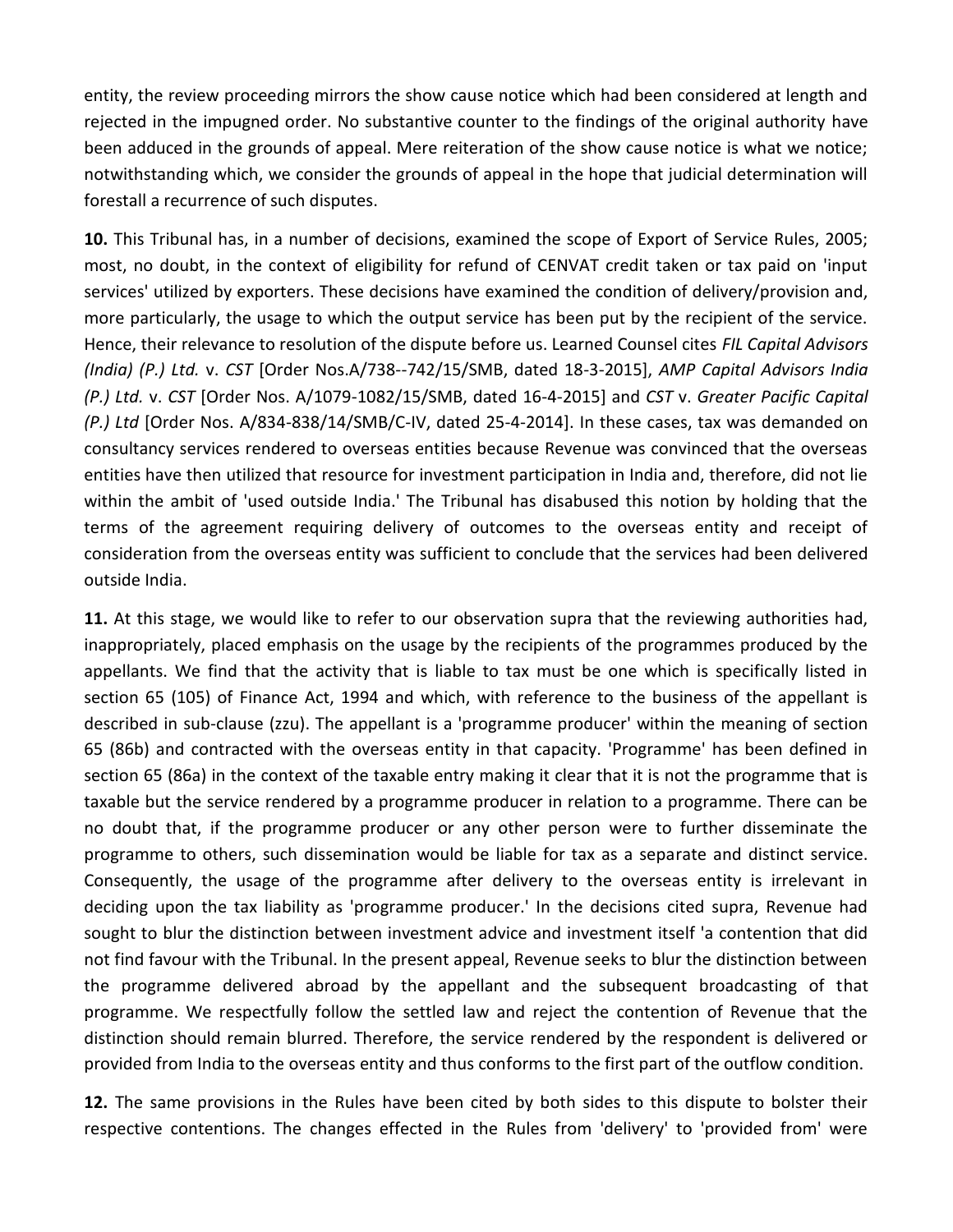considered to have differing implications but the lack of difference has been articulated in the decision of this Tribunal in *Paul Merchants Ltd.* v. *CCE* [2013] 30 taxmann.com 23/38 STT 702 (New Delhi-CESTAT). A difference of opinion required resolution by reference to a Third Member but the evolution of the principle of not subjecting export of services to tax having been elaborately and exhaustively discussed in the lead decision that went on to prevail as the majority view enables us to adjudge the present dispute. As was emphatically expressed by the Hon ble Member (Tech) therein:

 $19.***$  \*\* \*\* \*\* \*\* \*\* \*\*

The reservation of the Ld. SDR in accepting the decision in Muthoot Fincorp Ltd. is so vociferous that this bench is of the view that a second examination of the issue without any reference to the Board's Circular or the decision of the Tribunal in the case of Muthoot Fincorp Ltd. may help in avoiding such arguments in future on the same issue.

 $\ast\ast$  \*\*  $\ast\ast$  \*\*  $\ast\ast$  \*\*

# $23.2$  \*\* \*\* \*\* \*\* \*\* \*\* \*\* \*\* \*\*

The Appeal could have been disposed of by such brief observations and relying on the following decisions of the Tribunal namely,-

# (*i*) *Nipuna Services Ltd* v. *Commissioner* - 2009(14) STR 706

# (*ii*) *Muthoot Fincorp Ltd* v. *CCE* Vizag 2010 (17) STR 303

23.3 Instead we have given more elaborate arguments to reaffirm the finding in the above decisions with the hope that it will clear up the cob-web in the ideas relating to the issue of export of services and will help in deciding such disputes in future."

**13.** That decision did consider the flow of money and its ultimate usage reminiscent of the movement of the programme canvassed by the reviewing authority in the present matter. The majority decision of the Tribunal in *Paul Merchants Ltd* (*supra*) has laid down that eligibility for exemption of a taxable service as export is predicated upon the providing that specific service to an entity outside India who makes over the consideration for the service so rendered. Therefore, the respondent in this appeal, having completed the rendering of the service of 'programme production' to the overseas entity has complied with the second leg of the first condition i.e. usage outside India.

**14.** That brings us to the second condition, viz., receipt of consideration in convertible foreign currency. The contract, undoubtedly, designates the consideration in Indian rupees. It is claimed by the respondent that this is normally resorted to so that the service provider is not put to loss on account of currency fluctuations and that, by such designation, the producer in India is assured of receiving the contracted amount; undeniably, a necessary factor in minimizing the risk of budgetary overrun. This justification is, unarguably, acceptable as logical.

**15.** The respondent did produce a certificate from Hongkong and Shanghai Banking Corporation Ltd., their bankers, indicating that inward remittance from the overseas entity was in convertible foreign